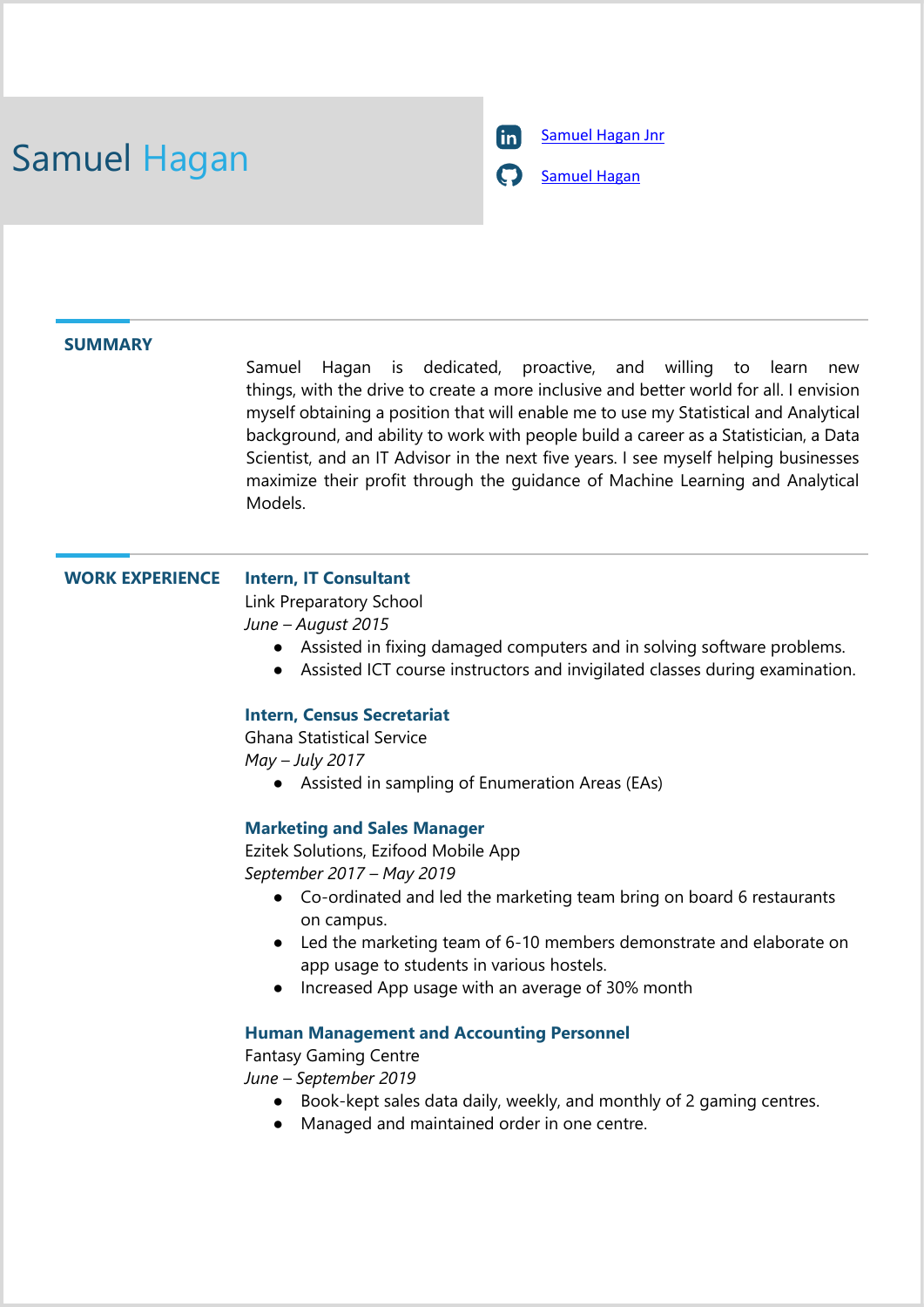## **Data Analyst**

ZroNet Africa

*September 2019 – August 2020*

- Analysed the daily, weekly, and monthly behaviour of our users and all the discrepancies attached.
- Produced a report on the data usage and marketing numbers to our partners.
- Worked together with the technical team to provide support to the Users of the ZroNet App.
- Worked with the engineering team to build an analytical dashboard.

## **Data Analyst**

HcarePing Company Ltd. *November 2020 – Present*

● Assistive duties and report directly to two directors.

## **EDUCATION / TRAININGS**

# **Kwame Nkrumah University of Science and Technology**

Bachelor of Science (Statistics) 2015 – 2019

# **Microsoft Certified: Power Platform Fundamentals**

AZUBI AFRICA November 2020 [See Credential](https://www.youracclaim.com/badges/db78fe13-6cd6-40c8-984d-de2528d6d9ba/public_url)

**Microsoft Certified: Power Platform App Maker Associate**

AZUBI AFRICA February 2021 [See Credential](https://www.youracclaim.com/badges/bcb2f5c4-9c9d-4f6d-ae61-46f7481fac19/public_url)

| <b>CORE</b><br><b>COMPETENCIES</b> | <b>Statistics</b><br>• Time Series Forecasting<br>• Machine Learning: Supervised Learning with Python (Jupyter)<br>• Tableau<br>• IBM SPSS Statistics<br>• Visme Infographics<br><b>Building Business Applications with Power Platform</b><br>• Problem solver<br>• Effective communicator, both orally and in writing<br>• Dedicated Team player |
|------------------------------------|---------------------------------------------------------------------------------------------------------------------------------------------------------------------------------------------------------------------------------------------------------------------------------------------------------------------------------------------------|
| <b>ACHIEVEMENTS</b>                | OneMonth Learn Python<br>Microsoft Certified: Power Platform Fundamentals                                                                                                                                                                                                                                                                         |

• Microsoft Certified: Power Platform App Maker Associate